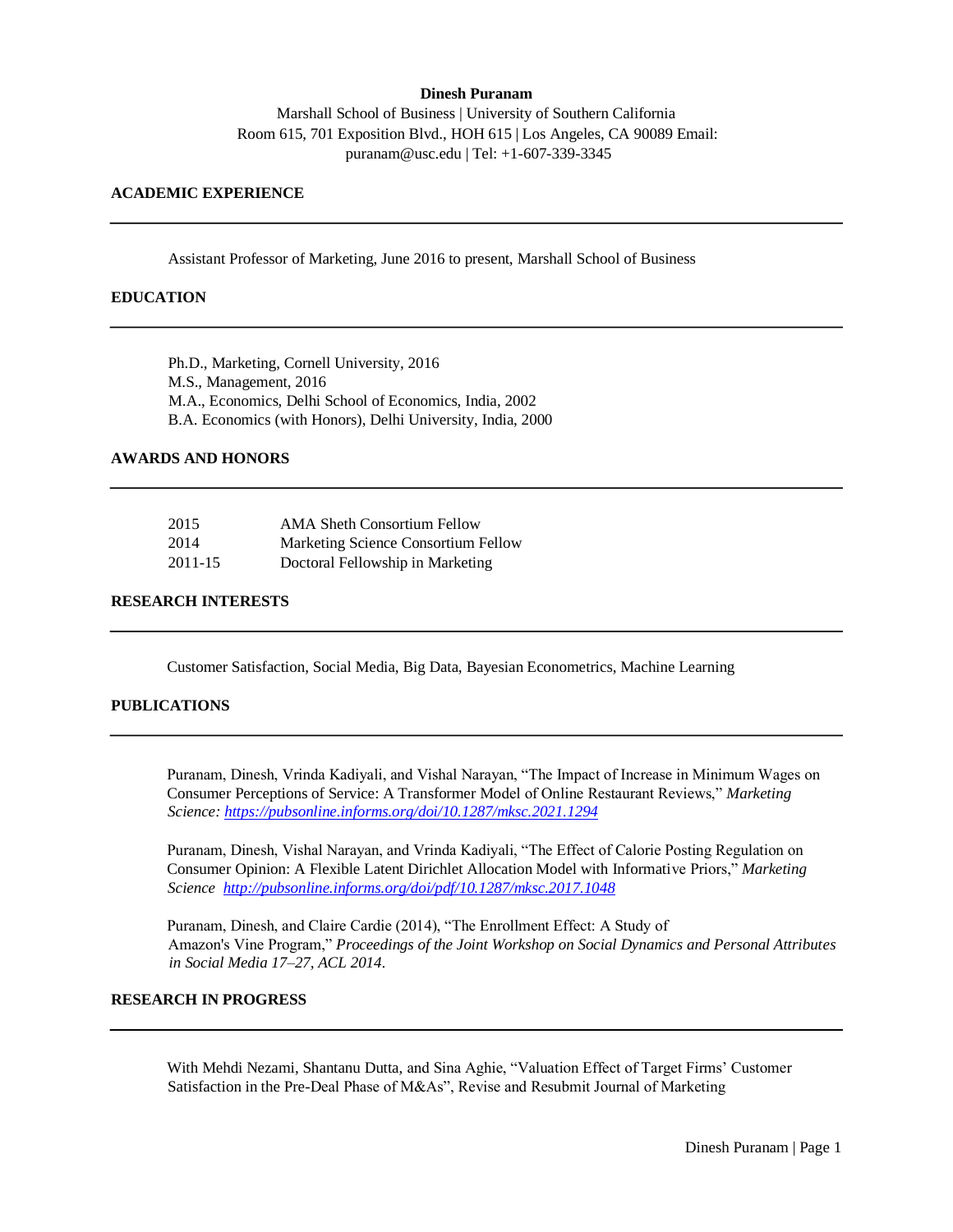With Hong, J., and G. J. Tellis, "Does Equity Crowdfunding Hurt or Help Reward-based Crowdfunding? Analysis of a Natural Experiment in the U.S. Market", working paper

With Jihoon Hong, Sungjin Kim, and Hai Che, "The Unintended Consequences from Repealing a Green Nudge:

Evidence from Single-Use Bag Policies", working paper

With Piyush Anand and Vrinda Kadiyali, "Announcement Effects on Vaccine Discussion", extended abstract.

With Gourab Mukherjee, Shantanu Dutta, and Reetabrata Mookherjee, "The Short and Medium Term effects of Covid-19 Shelter-in-Place orders on Prescription Drug Claims", work in progress

With Botao Yang and Gerry Tellis, "The Relative Effects of Mass Shootings and Gun Laws on Gun Registrations: A Case Study Approach", work in progress

### **PRESS**

What Happens to Service When You Raise the Minimum Wage? [https://www.wsj.com/articles/what](https://www.wsj.com/articles/what-happens-service-raise-minimum-wage-11637113198?mod=Searchresults_pos1&page=1&mc_cid=0101b25643&mc_eid=387f0ff020)[happens-service-raise-minimum-wage-](https://www.wsj.com/articles/what-happens-service-raise-minimum-wage-11637113198?mod=Searchresults_pos1&page=1&mc_cid=0101b25643&mc_eid=387f0ff020)[11637113198?mod=Searchresults\\_pos1&page=1&mc\\_cid=0101b25643&mc\\_eid=387f0ff020](https://www.wsj.com/articles/what-happens-service-raise-minimum-wage-11637113198?mod=Searchresults_pos1&page=1&mc_cid=0101b25643&mc_eid=387f0ff020)

Do Increased Minimum Wages Matter to Consumers? https://www.informs.org/About-INFORMS/News-Room/Press-Releases/Do-Increased-Minimum-WagesMatter-to-Consumers

Calorie postings on menus spill into increased health mentions in online restaurant reviews [https://www.informs.org/About-INFORMS/News-Room/Press-Releases/Calorie-postings-on-menus](https://www.informs.org/About-INFORMS/News-Room/Press-Releases/Calorie-postings-on-menus-spill-into-increased-health-mentions-in-online-restaurant-reviews)[spillinto-increased-health-mentions-in-online-restaurant-reviews](https://www.informs.org/About-INFORMS/News-Room/Press-Releases/Calorie-postings-on-menus-spill-into-increased-health-mentions-in-online-restaurant-reviews)

Calorie Postings on Menus Spill into Increased Health Mentions in Online Restaurant Reviews, QSR State of the Industry Report, QSRWeb.com 2017

Commentary on "The Effect of Calorie Posting Regulation on Consumer Opinion" Article https://blog.amsinsights.com/puranam-narayan-kadiyali

### **INVITED RESEARCH TALKS**

- University of California (Riverside), December 2021
- School of Hotel Administration, Cornell University, September 2015
- College of Business and Economics, Lehigh University, September 2015
- National University of Singapore Business School, October 2015
- London Business School, October 2015
- Mays Business School, Texas A&M University, October 2015
- Kelley School of Business, Indiana University, October 2015
- Naveen Jindal School of Management, University of Texas at Dallas, October 2015
- Marshall School of Business, University of Southern California, October 2015
- $\div$  Scheller College of Business, Georgia Tech, November 2015  $\div$  Singapore Management University, November 2015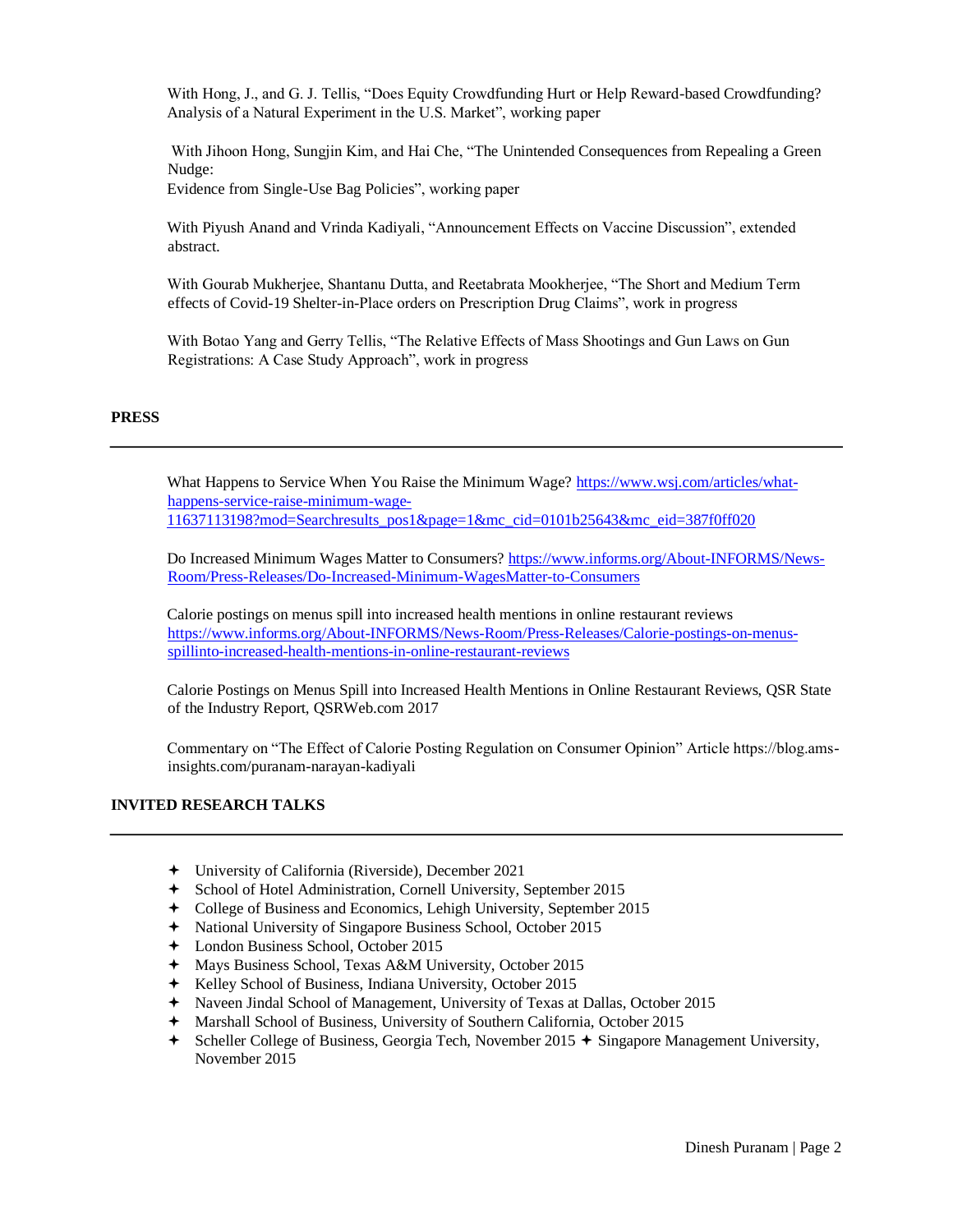**Puranam, Dinesh,** "Announcement Effects on Vaccine Discussion", University of California (Riverside), 2021

**Puranam, Dinesh,** "Applications in Text Analysis", Artificial Intelligence in Management (2021)

**Jihoon Hong,** Puranam, Dinesh**,** and Gerard J. Tellis, "Does Equity Crowdfunding Hurt or Help Reward based Crowdfunding? Analysis of two Natural Experiment in the U.S. and Canadian Markets", *Marketing Science Conference*, 2020

**Jihoon Hong,** Puranam, Dinesh**,** and Gerard J. Tellis, "Does Equity Crowdfunding Hurt or Help Rewardbased Crowdfunding? Analysis of a Natural Experiment in the Canadian Market", *Marketing Science Conference*, Rome, 2019

**Puranam, Dinesh, "**Drawing Causal Inferences from User Generated Content: Applications in Marketing", Business Research Applications Needing Data Science (BRANDS workshop), USC, 2018

**Puranam, Dinesh**, Vrinda Kadiyali, and Vishal Narayan, "The Impact of Increase in Minimum Wages on Consumer Perceptions of Service: A Deep Learning Analysis of Online Restaurant Reviews," *Marketing Science Conference*, Philadelphia, 2018

**Puranam, Dinesh**, Vishal Narayan, and Vrinda Kadiyali, "The Effect of Calorie Posting Regulation on Consumer Opinion: A Flexible Latent Dirichlet Allocation Model with Informative Priors"

**Puranam, Dinesh**, and Claire Cardie (2014), "The Enrollment Effect: A Study of Amazon's Vine Program"

 *ACL Joint Workshop on Social Dynamics and Personal Attributes in Social Media,* Baltimore, 2014.

## **TEACHING**

| Fall<br>2021 | PhD Seminar (MKT 615), half term                      |
|--------------|-------------------------------------------------------|
| Spring 2021  | Introduction to Marketing Analytics (MKT 402)         |
| Spring 2021  | Marketing Metrics for Business Decisions (MKT 567)    |
| Spring 2020  | Research Skills for Marketing Insights (MKT 402)      |
| Spring 2020  | Marketing Metrics for Business Decisions (MKT 567)    |
| Spring 2019  | Research Skills for Marketing Insights (MKT 402)      |
| Spring 2019  | Marketing Metrics for Business Decisions (MKT 599)    |
| Spring 2018  | Research Skills for Marketing Insights (MKT 402)      |
| Spring 2018  | Marketing Metrics for Business Decisions (MKT 599)    |
| Spring 2018  | Applied Text Analysis (MKT 699), USC                  |
| Spring 2017  | Research Skills for Marketing Insights (MKT 402), USC |
| Spring 2014  | Marketing Management (NCC 5530), Cornell University   |

*Quantitative Marketing and Economics Conference*, Los Angeles, 2014 *Marketing Science Conference*, Atlanta, 2014